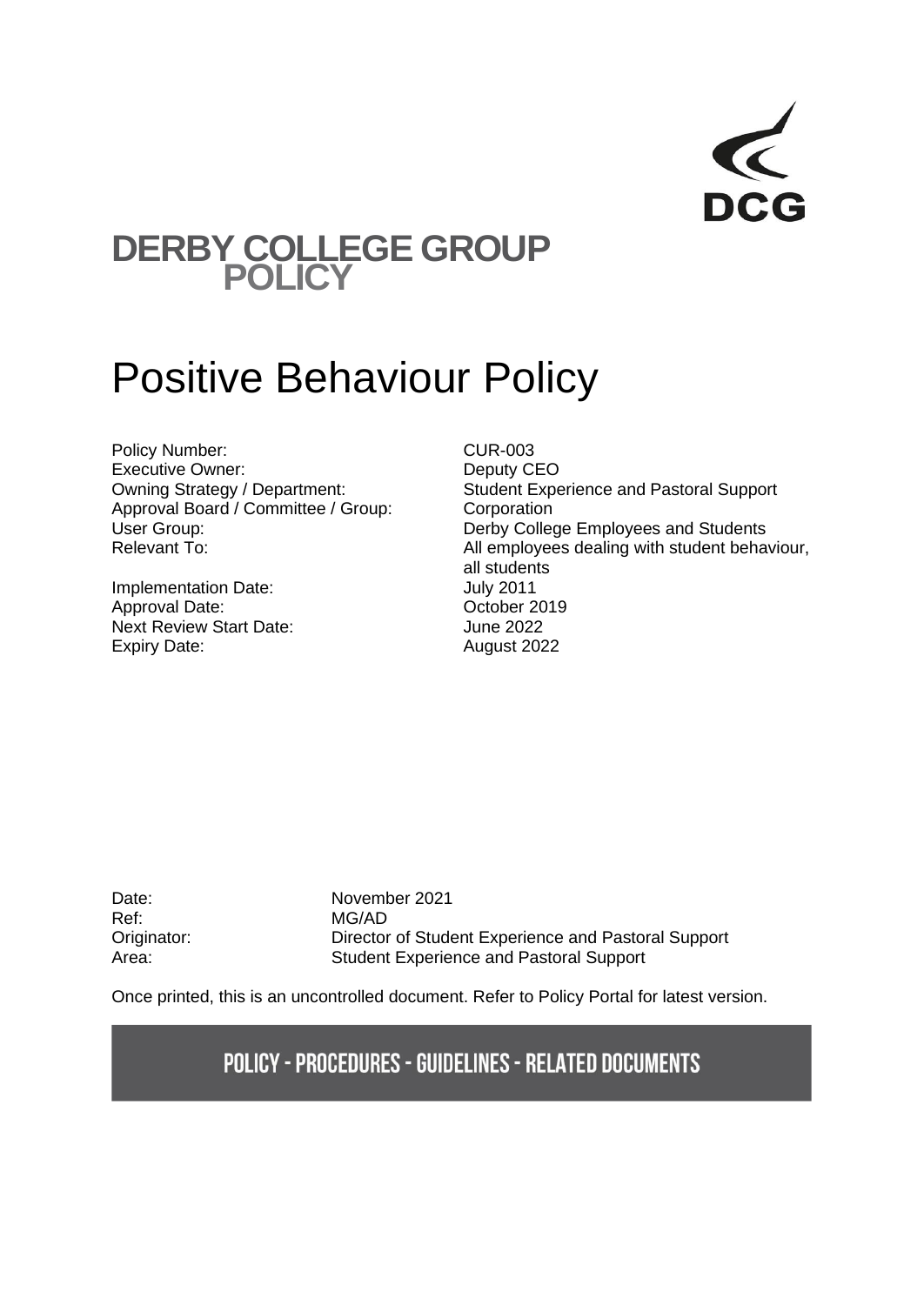#### **Policy Accountability and Implementation**

| Policy Title:                     | <b>Positive Behaviour Policy</b>            |
|-----------------------------------|---------------------------------------------|
| Policy Author / Reviewers:        | Director of Student Experience and Pastoral |
|                                   | Support                                     |
|                                   | Behaviour & Engagement Lead                 |
| Policy Implementation:            | Director of Student Experience and Pastoral |
|                                   | Lead                                        |
|                                   | Behaviour & Engagement Lead                 |
| Policy Monitoring and Compliance: | Behaviour & Engagement Lead                 |
| <b>Policy Review Timeline:</b>    | Annual                                      |

Synopsis: To clearly communicate the expectations of behaviour and conduct of Derby College and to clarify the planned consequences that will be implemented to create learning opportunities when expectations are not met

#### **Policy Classification and Publication**

#### **Classification**

• Not Classified (NA)

#### **Publication**

- Intranet Policy portal
- Student VLE

#### **Empowering/related legislative and/or authoritative references:**

#### **Impact Assessment reference:** IA46 2014

#### **Periodic Policy Review / Change History**

*Note: Please make it clear if change/review relates to procedures, guidelines and associated documents only or it is a rational for a new or substantive policy review*

| <b>Version</b> | <b>Reviewed /</b><br><b>Modified by:</b>               | <b>Change History</b>                                                                                                                                                                                                                                                                               | <b>Advisory</b><br>committee /<br>groups or<br>specialists | <b>Review /</b><br><b>Meeting</b><br>Date/s |
|----------------|--------------------------------------------------------|-----------------------------------------------------------------------------------------------------------------------------------------------------------------------------------------------------------------------------------------------------------------------------------------------------|------------------------------------------------------------|---------------------------------------------|
| V <sub>2</sub> | Head of Ilkeston<br>and Student<br>Support<br>Services |                                                                                                                                                                                                                                                                                                     |                                                            | <b>July 2015</b>                            |
| V <sub>3</sub> | Head of Ilkeston<br>and Student<br>Support<br>Services | No major changes                                                                                                                                                                                                                                                                                    | DP Education<br>and Learner<br>Experience                  | <b>July 2016</b>                            |
| V <sub>4</sub> | Head of Ilkeston<br>and Student<br>Support<br>Services | No major changes                                                                                                                                                                                                                                                                                    | DP Education<br>and Learner<br>Experience                  | <b>July 2017</b>                            |
| V <sub>5</sub> | Head of Ilkeston<br>and Student<br>Support<br>Services | No major changes                                                                                                                                                                                                                                                                                    | Deputy CEO                                                 | September<br>2018                           |
| V <sub>6</sub> | Team Manager<br>Student<br>Engagement                  | Review of content to reflect the promotion of positive<br>behaviours rather than "management" of unwanted<br>behaviours.<br>Incorporation of Searching and Screening and<br>"Reasonable Force" policies.<br>Increased reference to the variety of student groups<br>engaging in College activities. | Deputy CEO                                                 | October<br>2018                             |
| V <sub>7</sub> | Team Manager<br><b>Student</b><br>Engagement           | Full review, minor amendments.                                                                                                                                                                                                                                                                      |                                                            | August 2019                                 |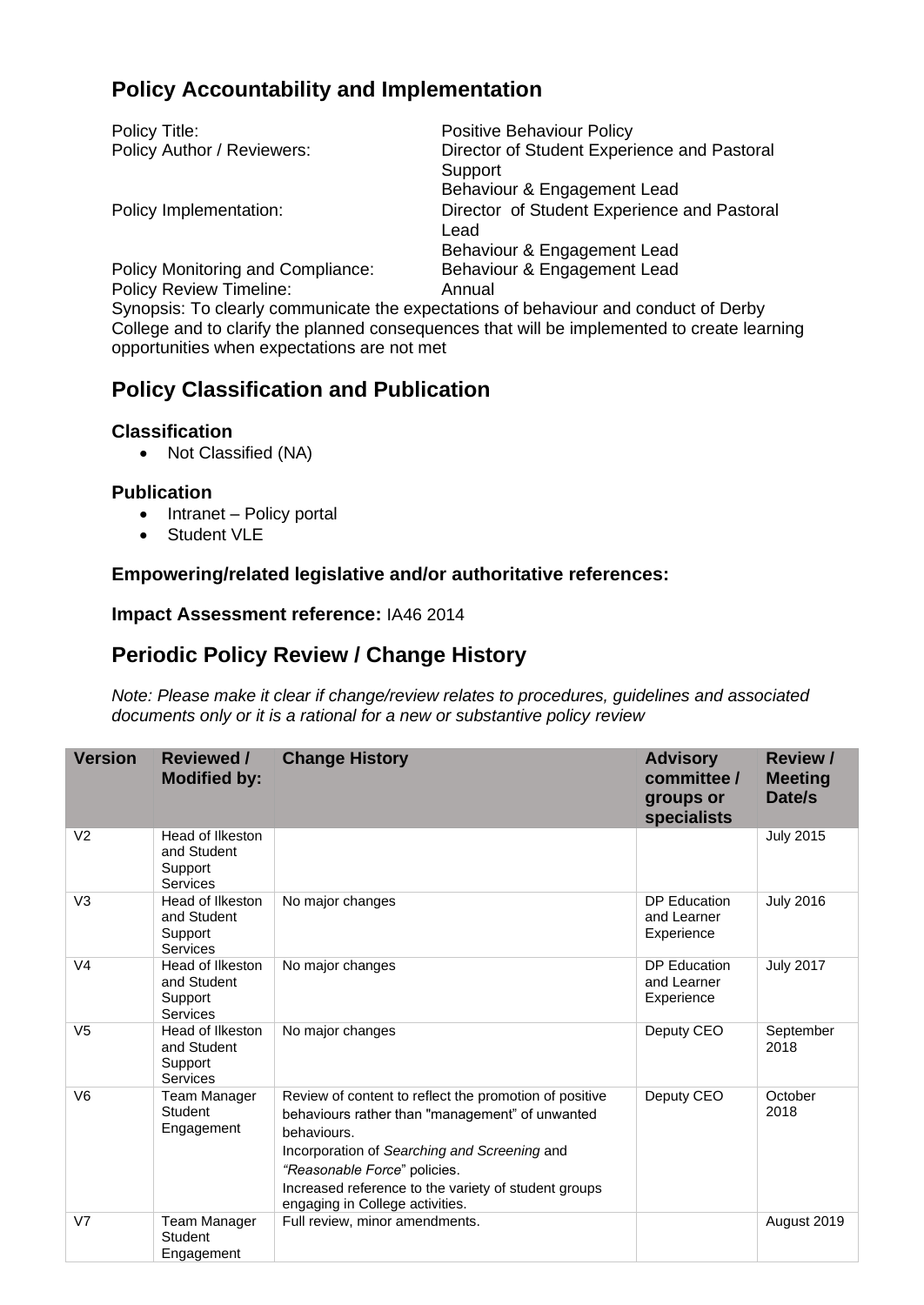| V8 | Team Manager<br>Student<br>Engagement     | Reviewed: No major changes                         |            | October<br>2020  |
|----|-------------------------------------------|----------------------------------------------------|------------|------------------|
| V9 | Director of<br>Student                    | Removed the statement about 'residential students' | Deputy CEO | November<br>2021 |
|    | Experience and<br><b>Pastoral Support</b> | Amended Job titles                                 |            |                  |

#### **1. Policy Statement**

This Policy is relevant to any individual engaged in Derby College activities.

We have high aspirations for all of our students, with a priority of increasing social mobility by promoting the benefits of participating in education, focusing on social mobility cold spots and creating a line of sight to work and independent living for all (Derby College Strategic Ambitions 2017 – 2020). These ambitions require us to not only have a wide range of study programmes, an extensive offer of support services and partnerships with business and civic communities, it also requires a clarity of expectation of our students and employees.

It is vital that expectations are clearly defined, communicated as early as possible and revisited regularly. It is also important that these expectations are easily understood, concise, positive, aspirational and prominent in all College areas. We have summarised our aspirational expectations for all students and employees under the title of *The 5Ps of Professional Behaviour*:

- Positive
- Polite
- Punctual
- Prepared
- Professional

The promotion of the 5Ps is supported by a training session, "Professional Behaviours for All" and a variety of marketing materials displayed on all sites.

Clearly communicated expectations require a robust process to be followed when expectations are not met. This process needs to be clearly defined, consistently communicated and understood by students and employees as the expectations that proceed it. When expectations are not met and/or the student is in breach of the College Code of Conduct then the first consideration is to how we, as a College, can support the student to meet expectations and to make better decisions in the same or similar contexts in the future. To support this stipulation the College has developed a [Purpose Driven Model of Behavioural](https://studentderbycollegeac-my.sharepoint.com/:v:/g/personal/peter_benyon_derby-college_ac_uk/ESC6lqkGNhdMsay8Jyqu6ZoBcrFB7BMbpTWyS1496qREcg?e=f1dAeB)  [Intervention](https://studentderbycollegeac-my.sharepoint.com/:v:/g/personal/peter_benyon_derby-college_ac_uk/ESC6lqkGNhdMsay8Jyqu6ZoBcrFB7BMbpTWyS1496qREcg?e=f1dAeB) (PDM) as a part of a Whole College Approach to Promoting Positive Behaviour. The PDM can be facilitated alongside or independently of the **DCG Disciplinary Procedure**, however the **DCG Disciplinary Procedure** should not be used independently from the PDM. Any disciplinary sanction (warning) needs to be implemented, and communicated, as a learning opportunity, in that their purpose is to support the student to understand how an expectation was not met, the purpose the expectation or code that was breached serve and the options they have to resolve this and prevent further consequences being implemented.

The College has a zero-tolerance approach to violence, abuse, drugs and alcohol (on site or under the influence), possession of weapons, incitement of hatred, terrorism, discrimination and bullying and harassment of any kind. All these behaviours may lead directly to a recommendation for exclusion, however wherever possible perpetrators of these acts should be advised and guided appropriately to the benefit and development of the individual, the College and society in general as per our duty as a Further Education College. This will be assessed on an individual basis and at the discretion of the College within all statutory requirements and legislative requirements.

We have a duty of care to ensure the health, safety and welfare of all who participate in College activities and College life. We also have the desire to maintain an open environment which staff, students and other members of the community have access to. This duty and this desire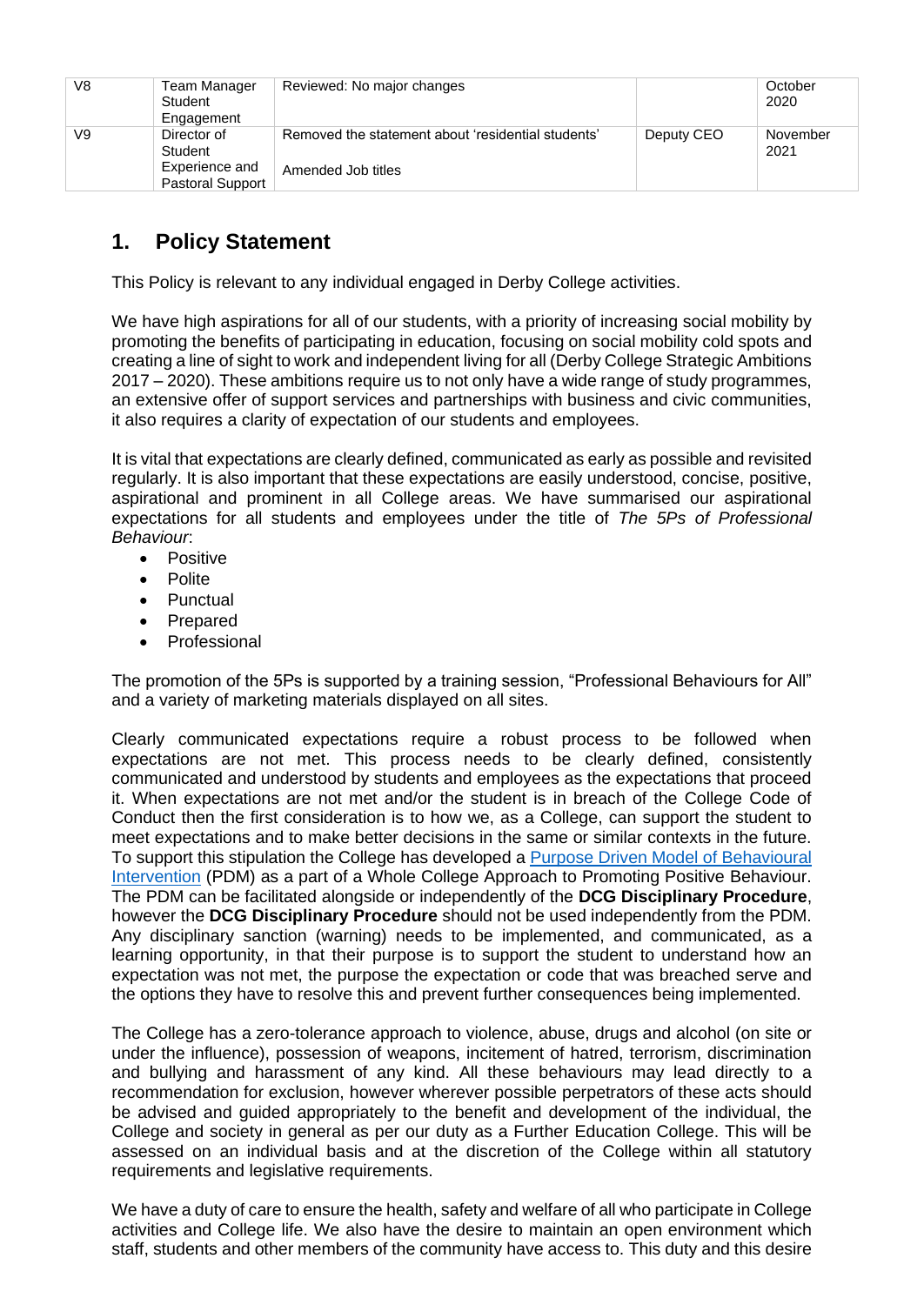bring with them responsibilities and potential hazards , therefore it is vital that any policy relating to behaviour references screening and searching for prohibited items and the use of reasonable force as a "last resort".

The Education Act 2011 further amended the Further and Higher Education Act 1992 and subsequent Acts in reference to the screening and searching of students for prohibited items. The College has a right to search an individual if the individuals gives consent, and authorised staff may conduct a search without consent if there are reasonable grounds to believe the individual is in possession of a prohibited item. Therefore, Derby College is required to empower staff to act in situations in which they believe a student may be in possession of a prohibited item. This policy and supporting procedure ensure that employees are aware of the procedures that need to be followed to ensure that searches of students are conducted in accordance with the latest powers delegated to Further Education by the Government and with Article 8 of the European Convention on Human Rights.

Under Article 8 of the European Convention on Human Rights students have a right to respect for their private life, however article 8 is not limitless and can be interfered with, but this interference must be justified and proportionate. Powers to search are compatible with article 8 but the College may be required to demonstrate that they are acting in accordance to legislation, policy and procedure, hence its reference here and in Derby College Group's Searching and Screening Procedure. This is further defined in [Searching, Screening and](https://assets.publishing.service.gov.uk/government/uploads/system/uploads/attachment_data/file/674416/Searching_screening_and_confiscation.pdf)  Confiscation - [Advice for Headteachers, school staff and governing bodies January 2018](https://assets.publishing.service.gov.uk/government/uploads/system/uploads/attachment_data/file/674416/Searching_screening_and_confiscation.pdf)

The College is committed to creating a safe, calm and ordered environment that promotes a positive, respectful and inclusive culture. If an employee becomes aware of an altercation, incitement or infraction within our sites and/or our surrounding environment, it is vital that this is dealt at the point of first awareness to prevent any escalation, towards aggression and/or violence. If this is not possible or is missed, there may be times when physical altercations and violence occurs. If it does occur then it is important that employees are prepared to intervene in an appropriate way that promotes the safety of all whilst putting no individuals, including the employee, at more risk. Only in extreme circumstances, when the risk of physical harm to an individual or group is very high, should an employee consider using reasonable force; it is a "last resort". It is important, due to the wish to prevent any incident escalating to this point that references are made within this Policy to Reasonable Force and associated guidelines. It is also important to state at the outset that any employee who employs Reasonable Force, in line with College procedures, guidance and training in an attempt to stop any harm, or further harm, befalling any student or employee, they will be fully supported by the College, including in any legal proceedings begun by a student.

The College takes a zero-tolerance approach to any form of bullying and harassment. If bullying and harassment occurs then the individual or individuals responsible will, where properly evidenced, be subject to disciplinary procedures including, in severe and/or persistent cases, a recommendation to exclude.

#### **2. Definitions**

"**Bullying and Harassment**" refers to behaviour which has the purpose, or effect, of violating an individual´s dignity or creating an intimidating, hostile, degrading, humiliating or offensive environment for that individual.

"**Code of Conduct**" refers to the Derby College [Student Code of Conduct](https://studentderbycollegeac.sharepoint.com/sites/StudentHandbook/SitePages/Code-of-Conduct.aspx) and the Derby College Employee Code of Conduct.

"**Consequence**" refers to an implementation of disciplinary sanctions as per the Disciplinary Procedure.

"**Controlled Drug**". The Crown Prosecution Service (CPS) defines a "Controlled Drugs" as drugs: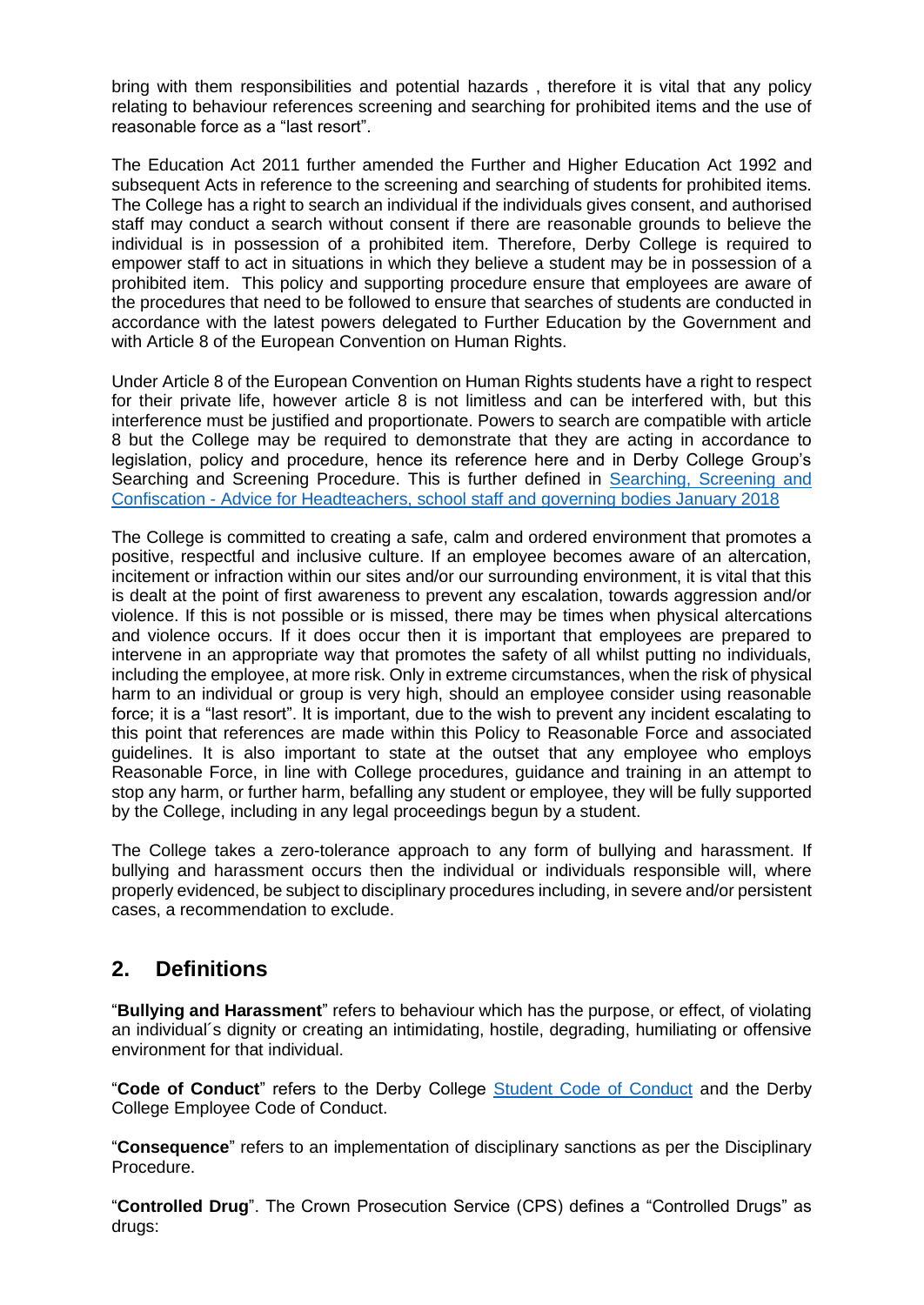"specified as being of Class A, B or C, as set out in Parts I, II or III of Schedule 2 to the <Misuse of Drugs> Act." [\(CPS website\)](https://www.cps.gov.uk/legal-guidance/drug-offences)

A list of currently controlled medicines and drugs can be found here: <https://www.gov.uk/government/publications/controlled-drugs-list--2>

"**Disciplinary Procedure**" refers to the set of escalating sanctions that can be implemented when a student's conduct and behaviour is in breach of the [Student Code of Conduct.](https://studentderbycollegeac.sharepoint.com/sites/StudentHandbook/SitePages/Code-of-Conduct.aspx)

"**Expectation**" refers to Derby College's expectations of students and employees as outlined in the Derby College [Student Code of Conduct](https://studentderbycollegeac.sharepoint.com/sites/StudentHandbook/SitePages/Code-of-Conduct.aspx) and the Derby College Employee Code of Conduct. These are summarised as the 5 Ps of Professional Behaviour: Positive; Polite; Punctual; Prepared; Professional.

"**Employee"**, where differentiated, refers to any individual employed by the College to fulfil its activities.

"**Last Resort**" refers to when, to maintain the safety of a student, students, employee and/or employees is to employ the use of "reasonable force".

"**Pre 16 School Student**" refers to a student who is on roll at a local school but who, through agreement with the school, is also enrolled on a vocational programme at the College. These students still remain, ultimately, the responsibility of their school, however they are still subject to the same expectations of any other student.

**"Prohibited Item"** is anything that is illegal or deemed to be unsuitable to be brought onto a College site. This includes:

- Knives and weapons
- Controlled Drugs and Psychoactive Substances as defined by the [Misuse of](https://www.legislation.gov.uk/ukpga/1971/38/contents)  [Substances Act 1971](https://www.legislation.gov.uk/ukpga/1971/38/contents) and [Psychoactive Substances Act 2016,](http://www.legislation.gov.uk/ukpga/2016/2/contents/enacted) including vape oils and any other products containing any other substance listed in the above acts
- Products containing TBC (Tetrahydrocannabino) oil and/or CBD (Cannbidiol) oil (see "**Psychoactive substances**" for further clarity)
- Stolen items
- Alcohol\*
- Tobacco and cigarette papers\*
- Fireworks\*
- Pornographic images\*
- Any article that a member of staff reasonably suspects has been, or is likely to be used:
	- To commit an offence
	- To cause personal injury to, or damage to the property of, any person (including the student).

NB: A without consent search cannot be conducted on a student who is 18 years of age or older for any item marked with an '\*'.

"**Purpose-Driven**" refers, for the purposes of this policy, to decisions made and actions taken, when a student is in breach of the Code of Conduct, that have the purpose of creating a learning opportunity and providing support conducive to the student meeting the expectations of the College as outlined in The 5Ps. Purpose-driven actions may be utilised independently from the DCG Disciplinary Procedure but the DCG Disciplinary Procedure may not be invoked without considering and implementing purpose-driven action.

"**Psychoactive Substance**". The World Health Organisation (WHO) defines a psychoactive substance as:

"substances that, when taken in or administered into one's system, affect mental processes, e.g. cognition or affect." [\(WHO website\)](https://www.who.int/substance_abuse/terminology/psychoactive_substances/en/)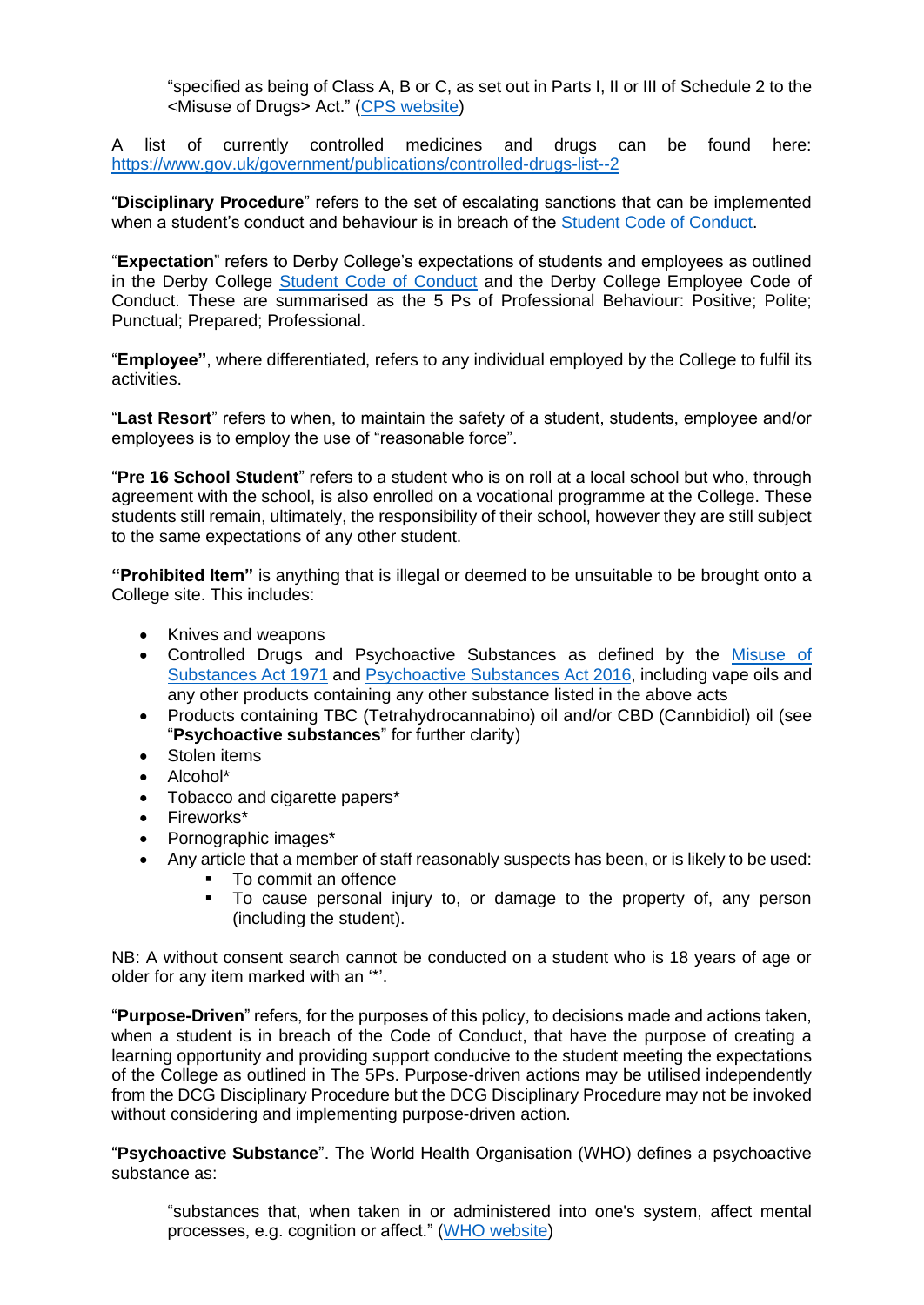THC oil is a psychoactive substance and therefore is judged to be inappropriate for consumption or presence on a College site, even when contained in legal and non-controlled products (non-medicines) due to its effect on cognition and mental processes as defined by the WHO above. If found on a College site items containing THC oil can be confiscated and anyone found in possession can be Timed Out as per the Disciplinary Procedure, if deemed to be appropriate and purposeful (mitigating risk, allowing for investigation and/or creating a learning opportunity).

CBD oil is not deemed to be a psychoactive substance, as per the WHO's [Critical Review](https://www.who.int/medicines/access/controlled-substances/CannabidiolCriticalReview.pdf)  [Report,](https://www.who.int/medicines/access/controlled-substances/CannabidiolCriticalReview.pdf) and does not appear to have any significant effects, positive or negative, on the people who use it; it is primarily a muscle relaxant. However, many of the "over-the counter" products that contain it are not required to have the rigorous tests that medicines are and are not regulated, leading to the amount present and the ingredients included in combination with it also being unregulated and untested. Because of the above, DCG categorises CBD oil with alcohol, as legal (for 18+) but inappropriate on a College site and therefore is a prohibited item.

For the purpose of this Procedure, "Controlled Drug" and "Psychoactive substance" are synonymous and will both be referred to as "Controlled Drug" from this point forward.

"**Reasonable Force**" is defined as a degree of force that is in proportion to the context and circumstances. It is intended to prevent harm and is the minimum needed to achieve the safety of an individual and/or others.

"**Reasonable in the circumstances"** means using no more force than is needed.

"**Resident**" refers to a student who is also a resident in the accommodation at the Broomfield site.

"**Responsible Adult**" refers to a parent/guardian/carer or adult designated as having legal responsibility and/or parental rights for a student under the age of 18 or vulnerable adult.

"**Role Model**" refers to an individual who exemplifies the expectations of Derby College.

"**Screening**" is a low contact/no contact method using of a hand-held metal detector to identify if an individual is in possession of a prohibited item.

"**Searching**" is the process of searching an individual's person, clothing and/or baggage for prohibited items within the College's statutory rights.

"**Student**", where differentiated, refers to any individual enrolled on a College study programme or course, including apprentices, HE students, mature students, those attending College through agreement with school, on a part-time basis and on short courses.

**"Trip/Visit"** refers to any activity organised by the College for students to partake in on or offsite. This Policy and related documents are relevant even when activities are off-site and/or abroad.

"**Us**", "**We**" and "**The College**" throughout this document are synonymous; it is essential for the success of a positive behaviour approach that, in terms of expectation of conduct, there is no differentiation between the expectations of employees and students.

"**Work Experience**" refers to activity undertaken at College or in a work place by a student through agreement with the College, employers, work places and Students for the fulfilment of Student Study Programmes.

"**Zero Tolerance**" refers to the College's approach to behaviours relating to: violence, drugs and alcohol, incitement of hatred, terrorism, discrimination, and bullying and harassment of any kind.(including on-line and peer on peer abuse).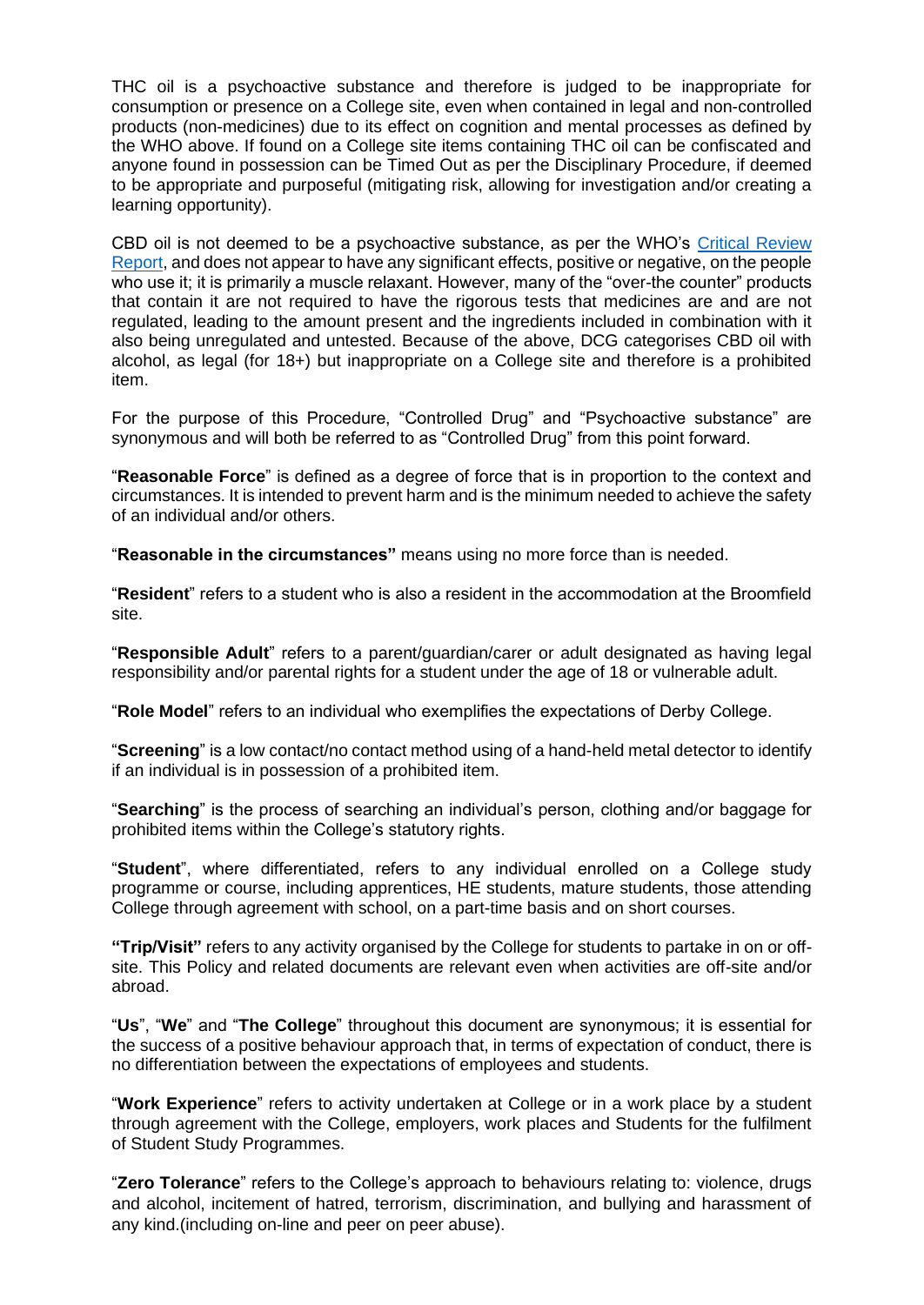#### **3. Principles**

This policy sets out the positive and professional behaviour expectations of individuals at Derby College.

#### **4. Scope and Limitations**

This policy applies to all employees, students and others engaging in College activities, College life and on visits/trips (including abroad).

Students on a trip who are deemed to be in serious violation of this Policy and/or who are judged to be a safety concern may have their responsible adult(s) contacted and a request made to collect the student, even when abroad. In these circumstances these collection arrangements will be agreed with the employee leading the trip, at the cost of the responsible adult(s).

Students partaking in Work Experience as a part of their study programme will continue to be subject to the same expectations during their work placement as when they are "in College". This means that they are also subject to the same consequences if they do not fulfil these expectations. When students are in a workplace and there is a breach of any element of the code of conduct then the employer should contact their link Work Experience Officer to discuss at their earliest opportunity.

Pre-16 School Students are subject to the same expectations as any other student, however they remain in the duty of care of their school and therefore any consequence needs to be implemented in communication and agreement with the School Liaison Team Manager and their identified school contact. The process and guidelines for this are outlined in the 14-19 Service Level Agreement and Working in Partnerships with Schools Staff Guide 2019 - 20

There may be specific circumstances, contexts and occasions when reasonable adjustments may need to be made for an individual who has disclosed an inclusion need and whose conduct and behaviour is affected by factors outside of their control. This will be considered on an individual basis by the Team Manager Student Engagement, in consultation with other relevant professionals, when appropriate.

#### **5. Responsibilities**

Every employee has a responsibility to role model our expectations, communicate our expectations, support students to understand these expectations and challenge when expectations are not being met. Wherever possible this should be done swiftly, informally and at the time of the breach of the expectations. If these breaches are more serious, or are persistent, then formal disciplinary sanctions, as outlined in the Disciplinary Procedure, should be implemented. Our responsibility, as a College, is to support our students to understand the expectations and associated skills that will benefit them at College, in their community and in the workplace. It is important that we all recognise this responsibility.

The Director of Student Experience and Pastoral Support is responsible for the development and implementation of the arrangements covered by this policy.

The Director of Student Experience and Pastoral Support, Behaviour and Engagement Lead, Assistant Principals/ Heads / Directors, Team Managers, Teachers, Personal Tutors, Student Experience and Pastoral Coaches are responsible for the delivery and implementation of the Positive Behaviour Policy in all area(s).

The Transitions Team Manager is responsible for the engagement of pre-16 students at Derby College, including the communication of the College's expectations, and for the liaison between College and Schools.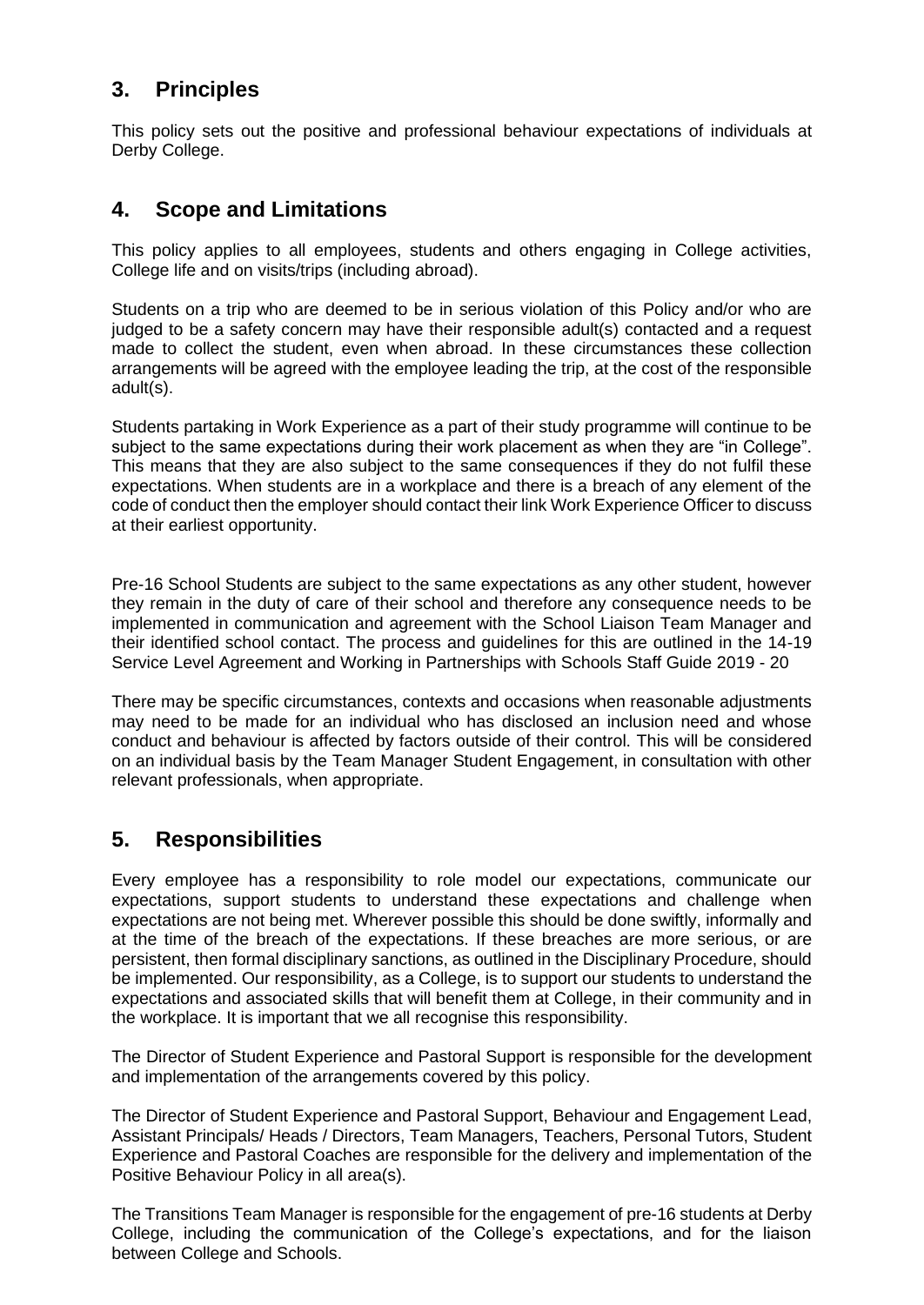#### **6. Implementation Arrangements**

Employees are obligated to make themselves aware and check their understanding of College policies which are contained within the Policy section of the intranet. Updates and amendments to procedures are disseminated and revisited periodically during team time, CPD and team meetings.

Employees, students and parents have access to this policy on the [College website,](https://www.derby-college.ac.uk/) it can also be found on the DCG intranet.

#### **7. Monitoring and Review**

The Positive Behaviour Policy is subject to regular review. The policy and the implementation arrangements which underpin it will be formerly reviewed on an annual basis. The review will take into account the views of employees, students and local and national planning and guidance documents. The College reserves the right to make whatever changes it deems appropriate.

#### **8. Guidelines**

Use of Reasonable Force Guidelines Student Handbook

#### **9. Procedures**

Derby College's **Disciplinary Procedure** outlines the consequences (sanctions) related to minor, significant and persistent breaches of the College's expectations as outlined in this document and in both the Student Code of Conduct and Employee Code of Conduct. These consequences range from a "Reference Comment – Behaviour" for relatively minor infringements of the expectations, to the "Recommendation for Exclusion" for infringements related to the wilful creation of hazards to the continued health, wellbeing and/or safety of others or persistent negligent acts that impact the learning, health, wellbeing and/or safety of others. Further explanations of these terms and other related sanctions can be found in the Disciplinary Procedure. This procedure also covers its relationship with students on trips and residentials.

Please also see related procedures:

Searching, Screening and Confiscation Procedure

#### **10. Templates / Forms**

See relevant Guidelines and Procedures for appropriate forms.

#### **11. Related Documents**

COVID-19 Addendum to the Positive Behaviour Policy Behaviour Assessment Matrix and Consistency of Action Table

14 -19 Service Level Agreement Licence to Occupy Attendance Policy